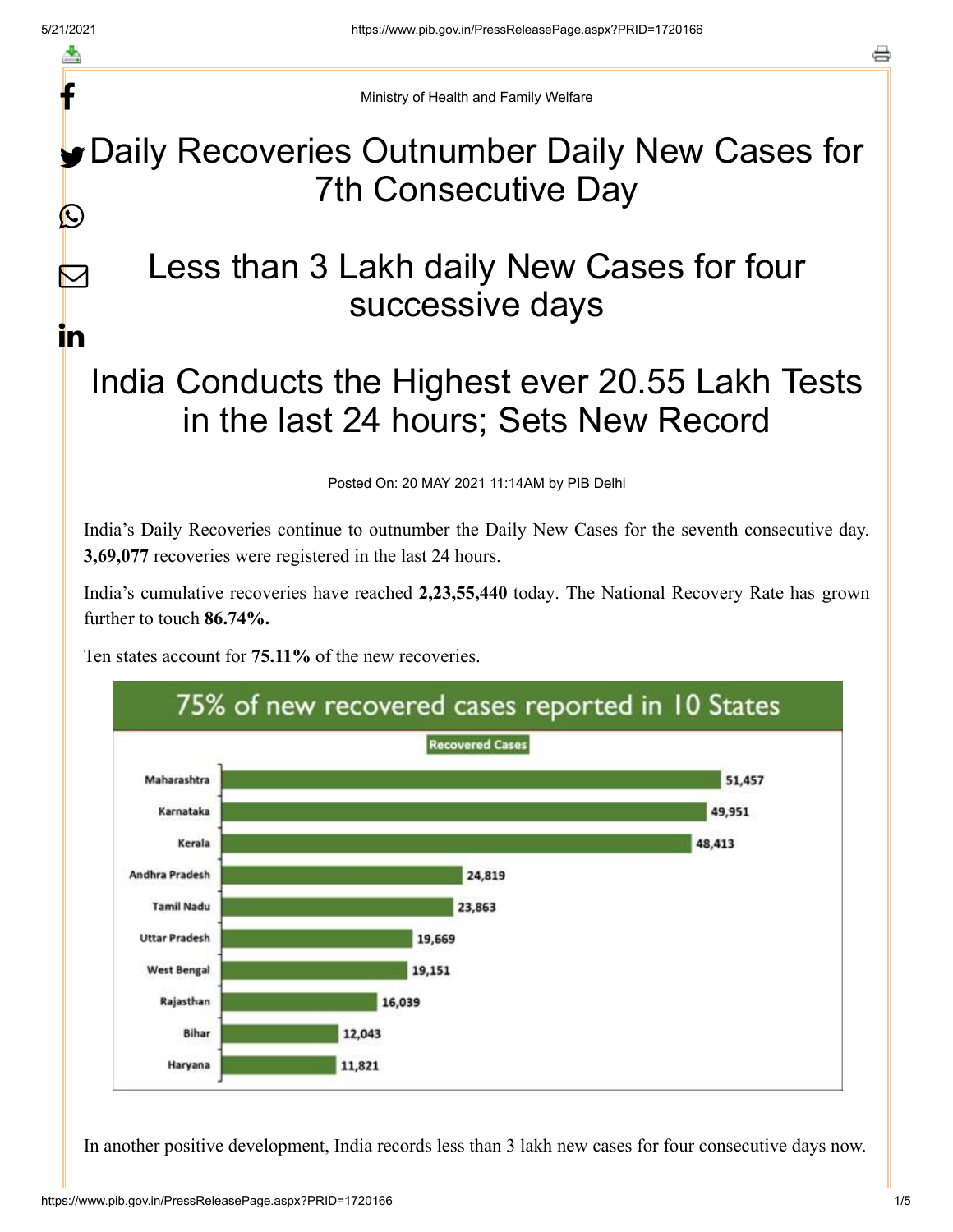**2,76,110 Daily** New Cases were registered in the last 24 hours.

Ten States reported **77.17%** of the new cases in last 24 hours. Tamil Nadu has reported the highest daily new cases at 34,875, followed by Karnataka with 34,281 new cases. f



On the other front, India's total Active Caseload has decreased to **31,29,878** today.

A net decline of **96,841** is witnessed in the last 24 hours.

It now comprises **12.14%** of the country's total Positive Cases.

**8** States cumulatively account for **69.23%** of India's total Active Cases.

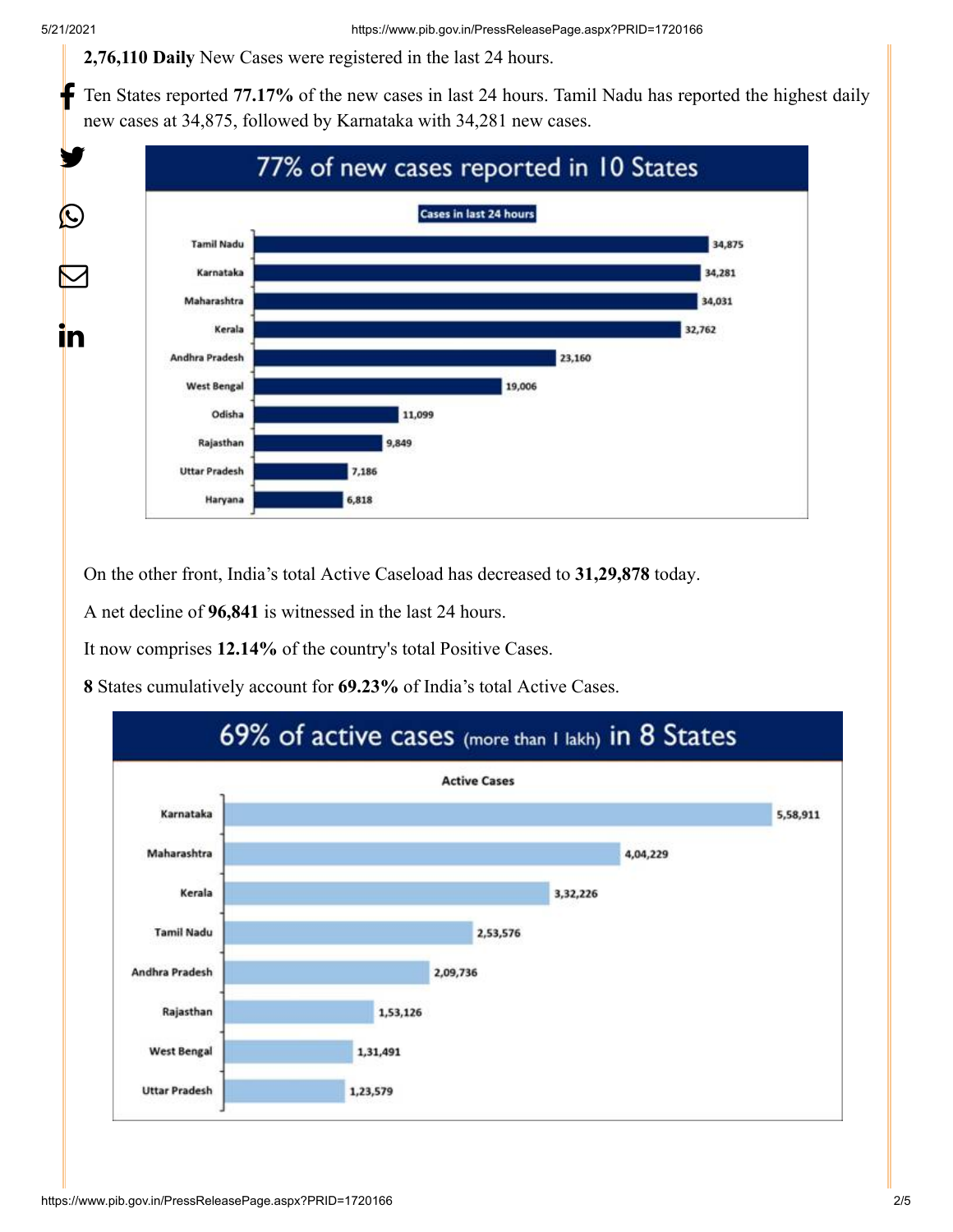The graph below highlights the change in active cases for states in the last 24 hours.



**More than 20.55 Lakh tests were conducted in the last 24 hours (the highest ever conducted in a single day in India).** With this achievement, India broke its own record which it had set yesterday.

The daily positivity rate stands at 13.44%.

Cumulatively, 20,55,010 tests conducted in the last 24 hours in the country.

## India Trend: Daily positivity and daily tests conducted



The National Mortality Rate currently stands at **1.11%.**

**3,874** deaths were reported in the last 24 hours.

https://www.pib.gov.in/PressReleasePage.aspx?PRID=1720166 3/5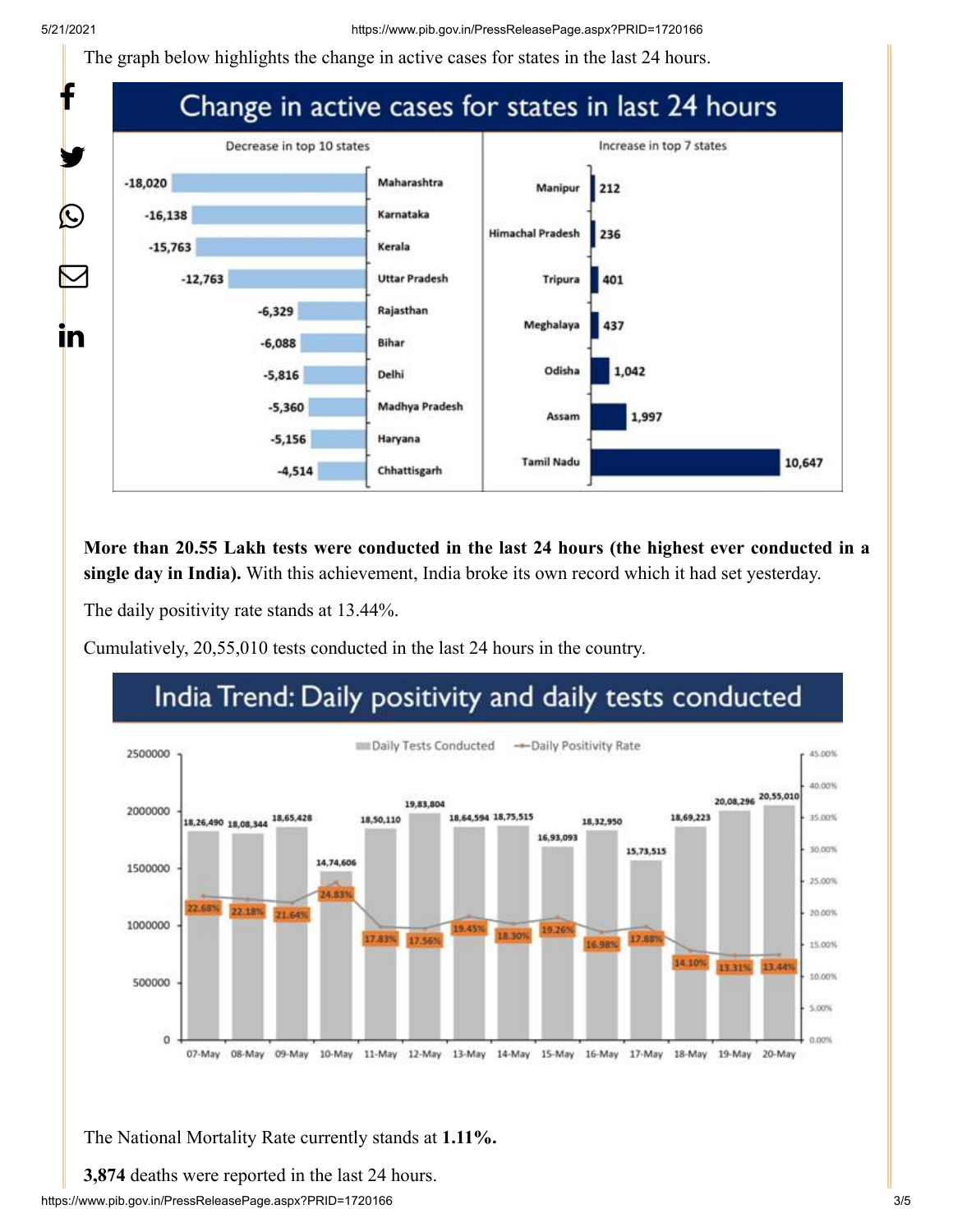Ten States account for **72.25%** of the new deaths. Maharashtra saw the maximum casualties (594). Karnataka follows with 468 daily deaths.



The cumulative number of COVID-19 vaccine doses administered in the country has reached **18.70 Cr** today under the Phase-3 of the nationwide Vaccination Drive.

A total of **18,70,09,792**vaccine doses have been administered through 27,31,435sessions, as per the provisional report till 7 am today. These include 96,85,934 HCWs who have taken the 1<sup>st</sup> dose and **66,67,394** HCWs who have taken the 2<sup>nd</sup>dose, 1,46,36,501 FLWs (1<sup>st</sup>dose), 82,56,381 FLWs (2<sup>nd</sup>dose), **70,17,189** beneficiaries under 18-44 age group ( $1<sup>st</sup>$ dose), **5,83,47,950** ( $1<sup>st</sup>$ dose) and **94,36,168** ( $2<sup>nd</sup>$  dose) beneficiaries aged 45 to 60 years. **5,49,36,096** 1<sup>st</sup>dose beneficiaries and **1,80,26,179** 2<sup>nd</sup> dose beneficiaries of more than 60 years old.

| <b>HCWs</b>              | $1st$ Dose | 96,85,934   |
|--------------------------|------------|-------------|
|                          | $2nd$ Dose | 66, 67, 394 |
| <b>FLWs</b>              | $1st$ Dose | 1,46,36,501 |
|                          | $2nd$ Dose | 82,56,381   |
| Age Group 18-44 years    | $1st$ Dose | 70,17,189   |
| Age Group 45 to 60 years | $1st$ Dose | 5,83,47,950 |
|                          |            |             |